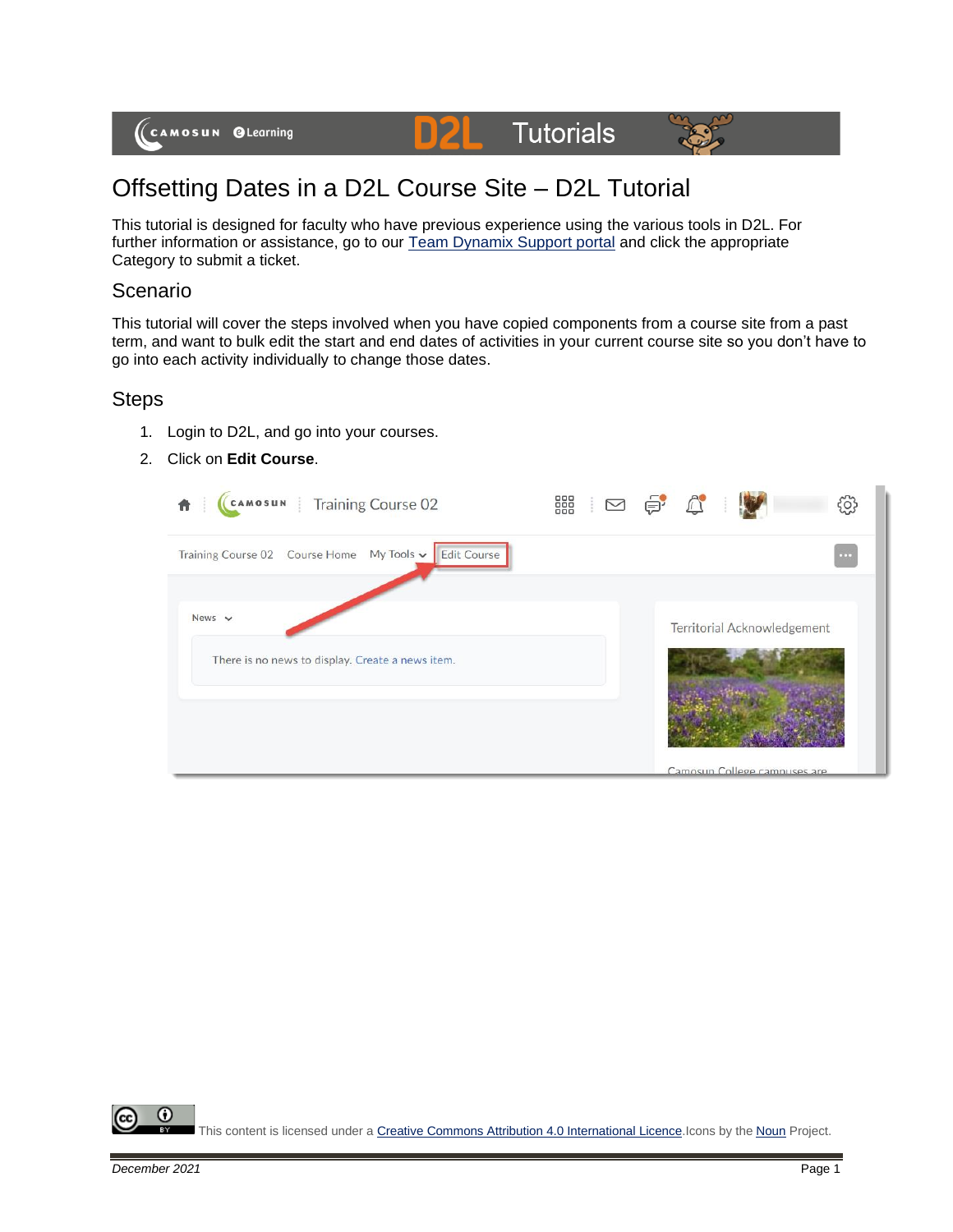#### 3. Click on **Manage Dates**.

| CAMOSUN   Training Course 02<br>俞                     |                                               | 器 ⊠ ⊜ ↓ ☆                         |  | <u>{၀}</u> |
|-------------------------------------------------------|-----------------------------------------------|-----------------------------------|--|------------|
| Training Course 02 Course Home My Tools v Edit Course |                                               |                                   |  |            |
| <b>Course Administration</b><br>Name                  |                                               |                                   |  |            |
| Category<br>Site Setup                                |                                               |                                   |  |            |
| <b>Course Offering Information</b><br><b>Widgets</b>  | 合 Homepages                                   | <b>8</b> Navigation & Themes      |  |            |
| <b>Site Resources</b>                                 |                                               |                                   |  |            |
| <b>Book Management</b><br>$\mathbf{r}$                | Calendar<br>÷                                 | <b>III</b> Content                |  |            |
| <b>Course Builder</b>                                 | <b>External Learning Tools</b>                | <b>Frequently Asked Questions</b> |  |            |
| Glossary<br>m                                         | <b>  import / Export / Copy</b><br>Components | Links<br>Manage Dates             |  |            |
| <b>Manage Files</b>                                   |                                               |                                   |  |            |

4. Filter the list by clicking **Specific Tools** and selecting the tool(s) you wish to offset dates for, then click **Apply Filter**. For the purposes of this tutorial we will choose **Quizzes**.

| <b>Manage Dates</b>                                                                                                                                                                                                  |                                   |                 |      |          |                    |                          |  |  |  |
|----------------------------------------------------------------------------------------------------------------------------------------------------------------------------------------------------------------------|-----------------------------------|-----------------|------|----------|--------------------|--------------------------|--|--|--|
| Course Duration<br>Course End: -<br>Course Star . -<br><b>Filter</b> by<br><b>Tool</b><br><b>Specific Tools</b><br>$\bullet$<br>Checklist Content Discussions Dropbox Grades News<br>V Quizzes<br>Calendar<br>Survey |                                   |                 |      |          |                    |                          |  |  |  |
| Show Advanced Filter Options<br><b>Apply Filter</b>                                                                                                                                                                  |                                   |                 |      |          |                    |                          |  |  |  |
| <b>Bulk Edit Dates</b><br><b>Bulk Offset Dates</b>                                                                                                                                                                   |                                   |                 |      |          |                    |                          |  |  |  |
| Name $\triangle$<br>Due Date<br>Type                                                                                                                                                                                 | Availability<br><b>Start Date</b> | <b>End Date</b> | Days | Calendar | <b>Other Dates</b> | <b>Visibility Status</b> |  |  |  |

This content is licensed under [a Creative Commons Attribution 4.0 International Licence.I](https://creativecommons.org/licenses/by/4.0/)cons by the [Noun](https://creativecommons.org/website-icons/) Project.

 $\overline{\odot}$ 

(cc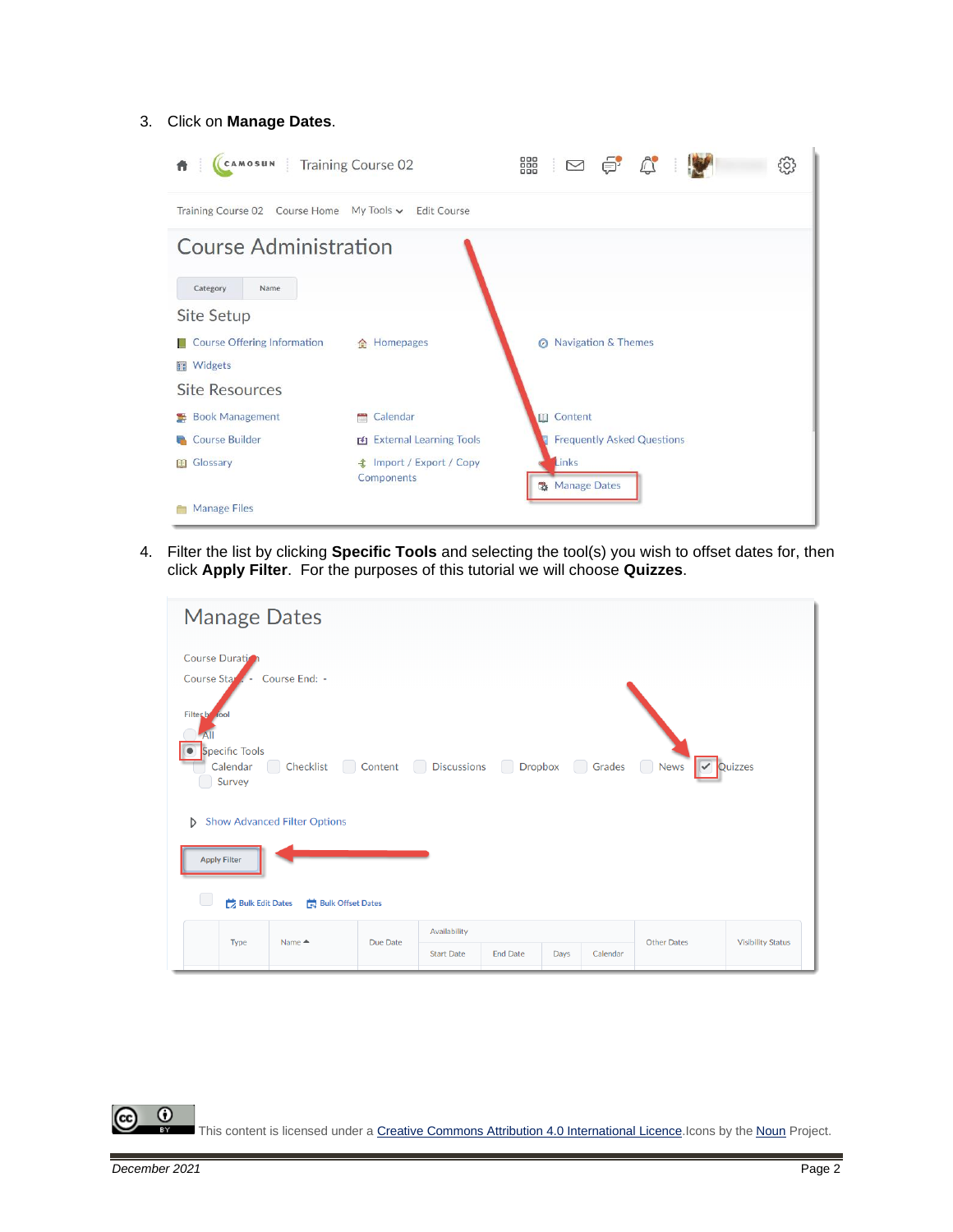5. Select the quizzes you wish to edit dates for.

| <b>Filter by Tool</b><br>All<br><b>Specific Tools</b><br>Checklist Content Discussions Dropbox Grades News Quizzes<br>Calendar<br>Survey |                                                                                                |  |  |  |   |  |                                                                                                             |                          |  |
|------------------------------------------------------------------------------------------------------------------------------------------|------------------------------------------------------------------------------------------------|--|--|--|---|--|-------------------------------------------------------------------------------------------------------------|--------------------------|--|
| <b>Apply Filter</b><br>$\checkmark$                                                                                                      | Show Advanced Filter Options<br>Bulk Edit Dates Bulk Offset Dates                              |  |  |  |   |  |                                                                                                             |                          |  |
| Type                                                                                                                                     | Availability<br>Name ▲<br>Due Date<br><b>Start Date</b><br><b>End Date</b><br>Calendar<br>Days |  |  |  |   |  | <b>Other Dates</b>                                                                                          | <b>Visibility Status</b> |  |
| $\Omega$                                                                                                                                 | <b>All About</b><br>Quizzes $\vee$                                                             |  |  |  | ٠ |  | Submission<br><b>Views</b><br>Grades and<br>Feedback are<br>Now Available!:<br>11-20-2011 3:24<br><b>PM</b> | <b>O</b> Visible         |  |
| $\checkmark$<br>Quiz                                                                                                                     | <b>P</b> Master Quiz<br>$\sim$                                                                 |  |  |  | ٠ |  |                                                                                                             | Hidden                   |  |

6. If you click **Bulk Edit Dates**, you can set (or remove) the due date, start date, and/or end date for all selected quizzes – note that **Bulk Edit Dates** creates ONE due, start, and end date for all selected quizzes. You can also choose whether to add the dates to or remove the dates from the Calendar. Click **Save** when finished.



This content is licensed under [a Creative Commons Attribution 4.0 International Licence.I](https://creativecommons.org/licenses/by/4.0/)cons by the [Noun](https://creativecommons.org/website-icons/) Project.

 $\odot$ 

ſα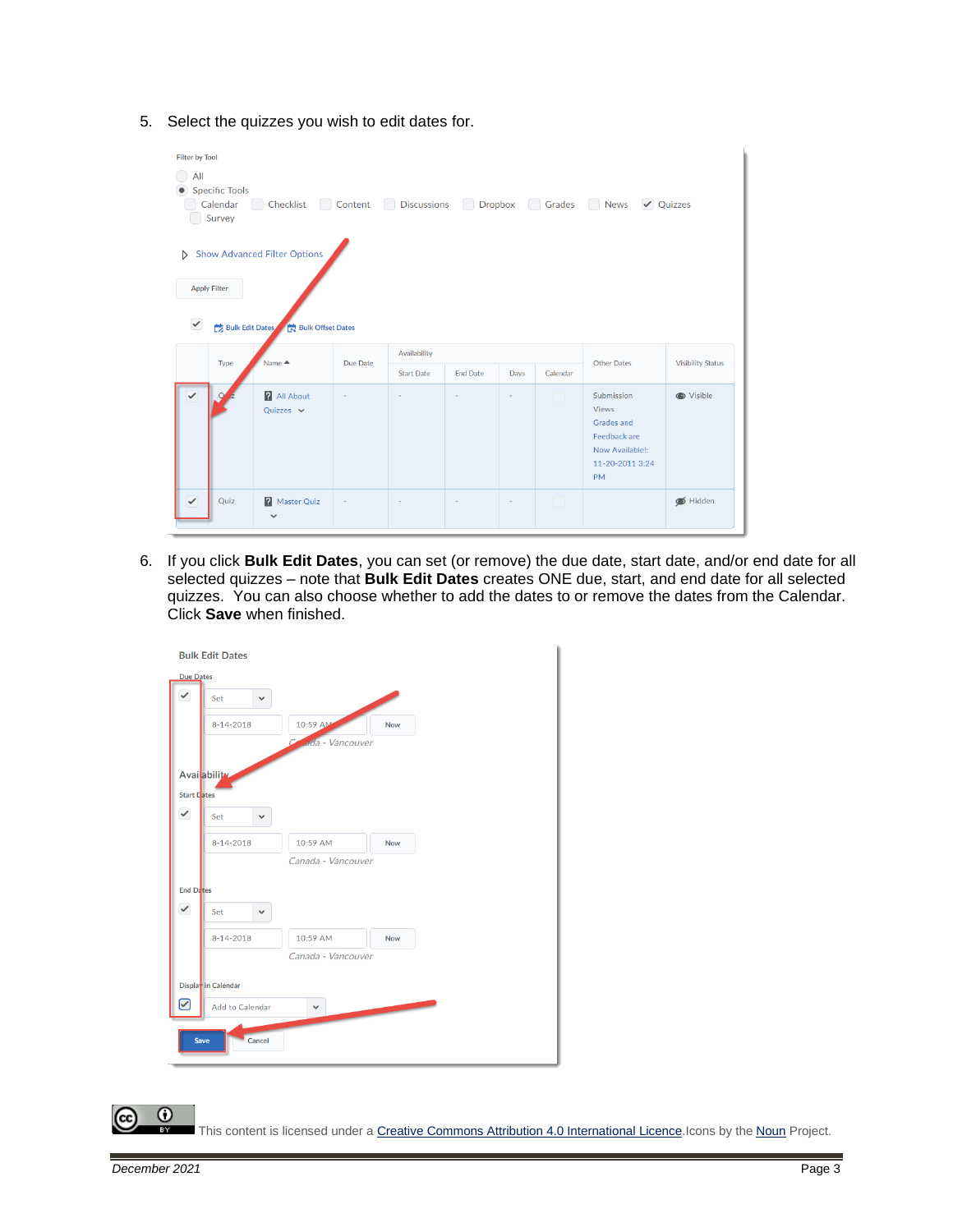7. If you click **Bulk Offset Dates (**note that Offsetting dates means that there already have to be dates available to offset.), you can move all the dates listed for the quizzes (due dates, start dates, end dates, or other activity dates) Offset by direction and range (**Forward** or **Backward** by the number of dates you enter). Click **Save** when finished making your choices.



or **Calculate range between two dates**. Click **Save** when finished making your choices.



This content is licensed under [a Creative Commons Attribution 4.0 International Licence.I](https://creativecommons.org/licenses/by/4.0/)cons by the [Noun](https://creativecommons.org/website-icons/) Project.

 $\odot$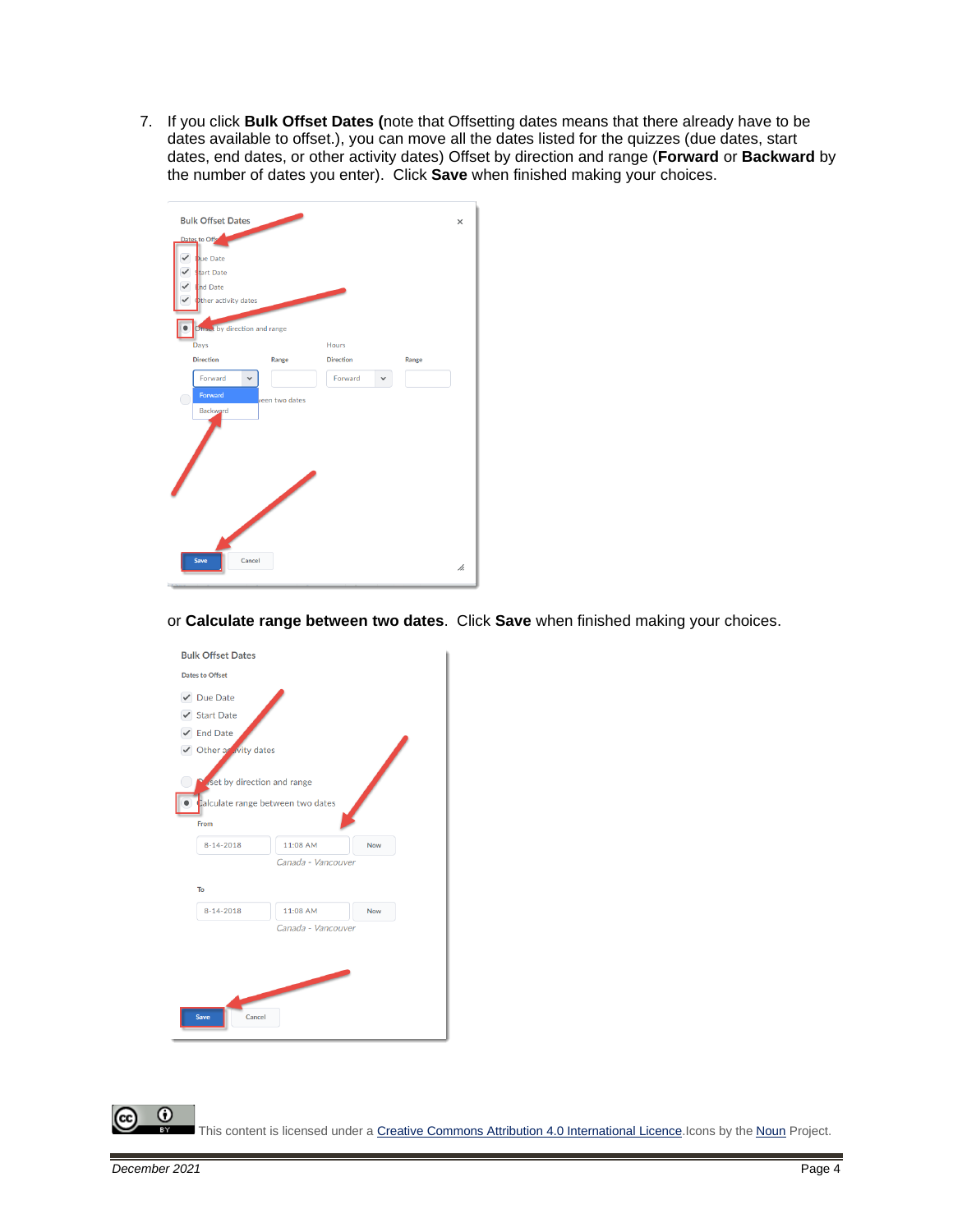8. You can also **Edit** or **Offset Dates** for individual items by clicking on the down arrow next to the item's title, and selecting Edit Dates.

| Type      | Name $\triangle$                             | $e$ Date                                 | Availability      |                          |        |            |                                                                                                             |                          |
|-----------|----------------------------------------------|------------------------------------------|-------------------|--------------------------|--------|------------|-------------------------------------------------------------------------------------------------------------|--------------------------|
|           |                                              |                                          | <b>Start Date</b> | <b>End Date</b>          | Days   | Calendar   | <b>Other Dates</b>                                                                                          | <b>Visibility Status</b> |
| Quiz<br>U | <b>All About</b><br>Quizzes $\triangleright$ | <b>Edit Dates</b><br><b>Offset Dates</b> |                   | $\overline{\phantom{a}}$ | $\sim$ | $\bigcirc$ | Submission<br><b>Views</b><br>Grades and<br>Feedback are<br>Now Available!:<br>11-20-2011 3:24<br><b>PM</b> | <b>O</b> Visible         |
| Quiz<br>U | <b>A</b> Master Quiz                         | $\sim$                                   | ٠                 | $\sim$                   | $\sim$ | $\Box$     |                                                                                                             | Hidden                   |

Here is the **Edit Dates** area for an item…

| Due Date<br>Has Due Date |                    |     |  |
|--------------------------|--------------------|-----|--|
| $8 - 21 - 2018$          | 6:11 PM            | Now |  |
|                          | Canada - Vancouver |     |  |
| <b>Availab</b> ility     |                    |     |  |
| Has Start Date           |                    |     |  |
| $8 - 14 - 2018$          | 11:11 AM           | Now |  |
|                          | Canada - Vancouver |     |  |
| Has End Date             |                    |     |  |
| $8 - 21 - 2018$          | 6:11 PM            | Now |  |
|                          | Canada - Vancouver |     |  |
| Do Splay In Calendar     |                    |     |  |
|                          |                    |     |  |
|                          |                    |     |  |
|                          |                    |     |  |

 $\overline{0}$ (cc This content is licensed under [a Creative Commons Attribution 4.0 International Licence.I](https://creativecommons.org/licenses/by/4.0/)cons by the [Noun](https://creativecommons.org/website-icons/) Project.

×